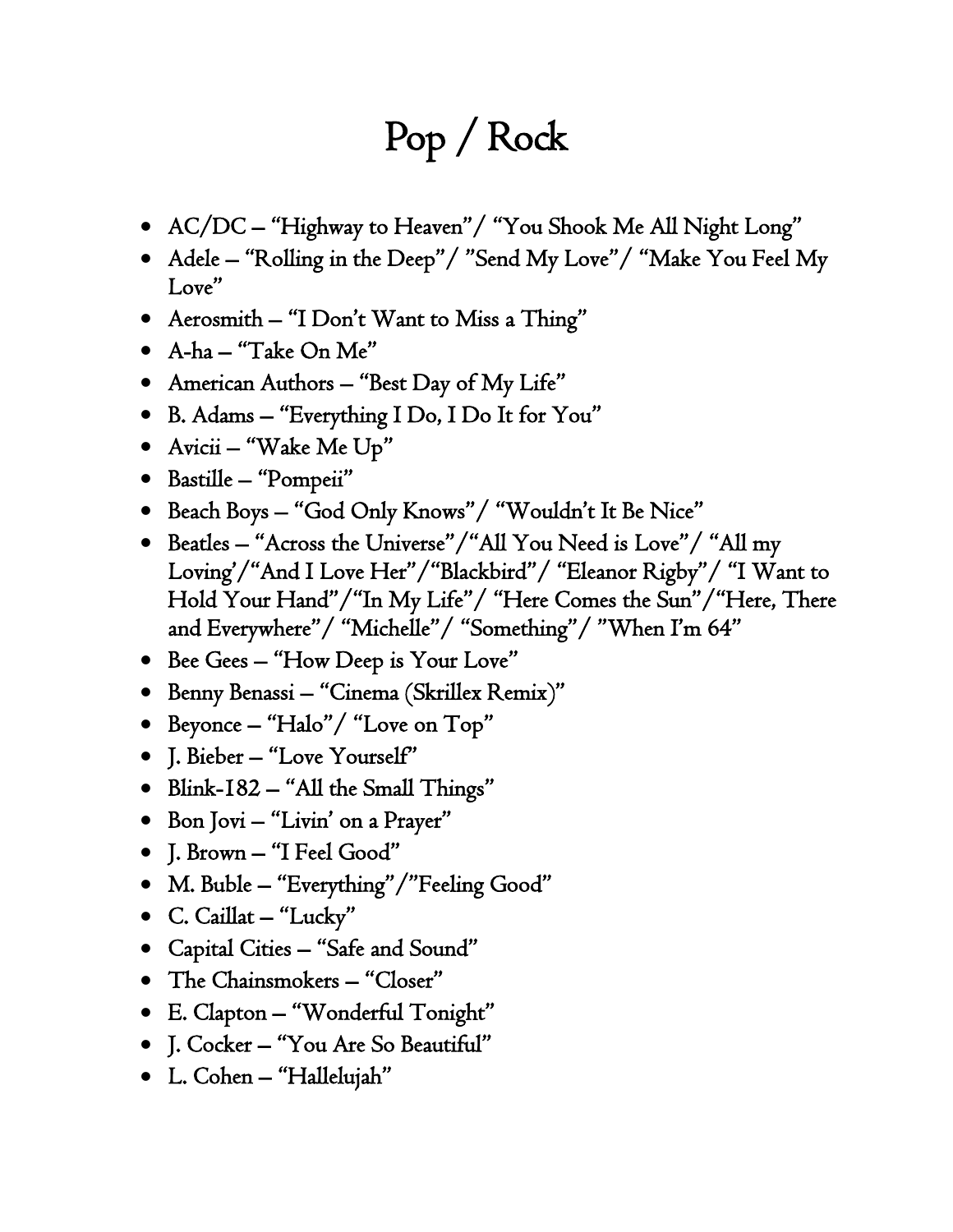- Coldplay "Clocks"/ "Paradise"/ "Sky Full of Stars"/ "The Scientist"/ "Viva La Vida"/ "Yellow"
- E. Costello "She"
- Nat K. Cole "Unforgettable"/ "L.O.V.E"
- Cure "Friday, I'm in Love"/ "Just Like Heaven"
- DaBaby "Rockstar"
- B. Darin "Beyond the Sea"
- Death Cab for Cutie "Soul Meets Body"
- N. Diamond "Sweet Caroline"
- Dashboard Confessional "Stolen"
- C. Dion "My Heart Will Go On"
- Disclosure ft. Sam Smith "Latch"
- Drake "Hotline Bling"
- Eagles "Hotel California"
- Enya "Only Time"
- L. Fonsi ft. Daddy Yankee "Despacito"
- Foo Fighters "Everlong"
- M. Gaye "I Heard It through the Grapevine" / "How Sweet It Is to be Loved by You"/ "You're All I Need to Get By
- E. Goulding "Burn"/"Love Me Like You Do"
- Goo Goo Dolls "Iris"
- A. Grammer "Honey, I'm Good"
- Al Green "Let's Stay Together"
- J. Groban "You Raise Me Up"
- D. Guetta ft. Usher "Without You"
- Guns 'n Roses "Sweet Child O' Mine"
- V. Halen "Love Walks In"
- G. Hansard, M. Irglova "Falling Slowly"
- J. Harris "Don't Know Why"
- B. Holliday "Blue Moon"
- W. Houston "I Will Always Love You"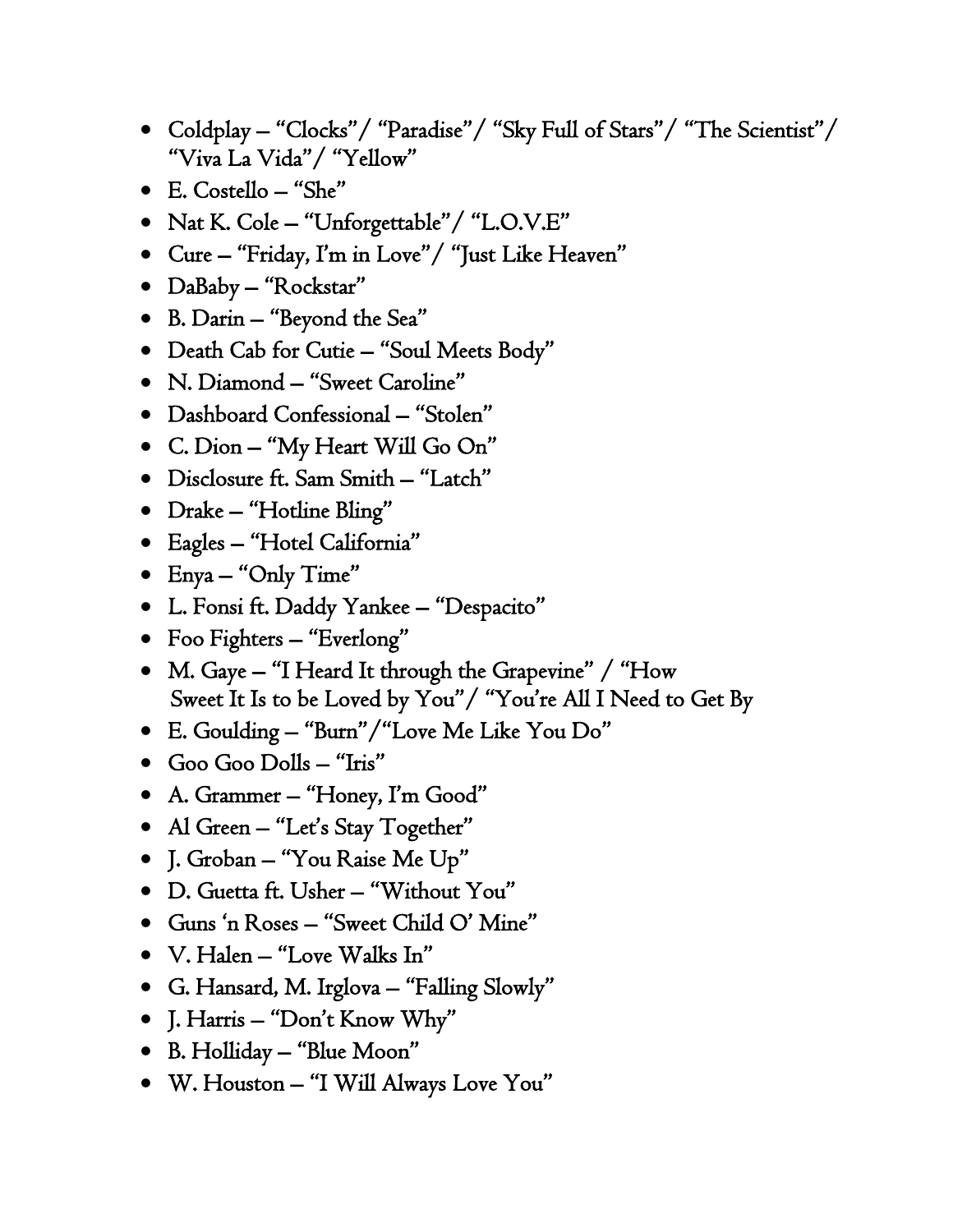- Hozier "Take Me to Church"
- Imagine Dragons "Demons"
- M. Jackson "Beat It"/ "Billy Jean"/ "Rock with You"/ "Smooth Criminal"/ "Thriller"
- B. Joel "Piano Man"/ "Just the Way You Are"
- E. John "Tiny Dancer"/ "Your Song"
- J. Johnson "Better Together"
- Journey "Anyway You Want It"/"Don't Stop Believing"
- V. Joy "Riptide"
- Wiz Khalifa ft. Charlie Puth "See You Again"
- Kansas "Dust In the Wind"
- Keane "Somewhere Only We Know"
- Ben E. King "Stand by Me"
- Lady GaGa "Poker Face"/ "Just Dance"
- R. LaMontagne "You are the Best Thing"
- J. Legend "All of Me"/ "You and I (Nobody In the World)"
- Magnetic Zeros and E. Sharpe "Home"
- B. Mars "Marry You"/ "Count on Me"/ "Just the Way You Are"/ "Treasure"
- D. Martin "Memories Are Made Of This"/ "That's Amore"
- Metallica "Nothing Else Matters"
- F. Mercury "Somebody to Love"/ "Crazy Little Thing Called Love"
- J. Michael "Faith"
- J. Mraz "I'm Yours"/ "Lucky"/ "I Won't Give Up"
- V. Morrison "Into the Mystic"
- Nirvana "Come as You Are"/ "Lithium"
- Oasis "Wonderwall"
- R. Orbison "Pretty Woman"
- Phantom Planet "California"
- Plain White T's "Hey There Deliliah"
- C. Perri "A Thousand Years"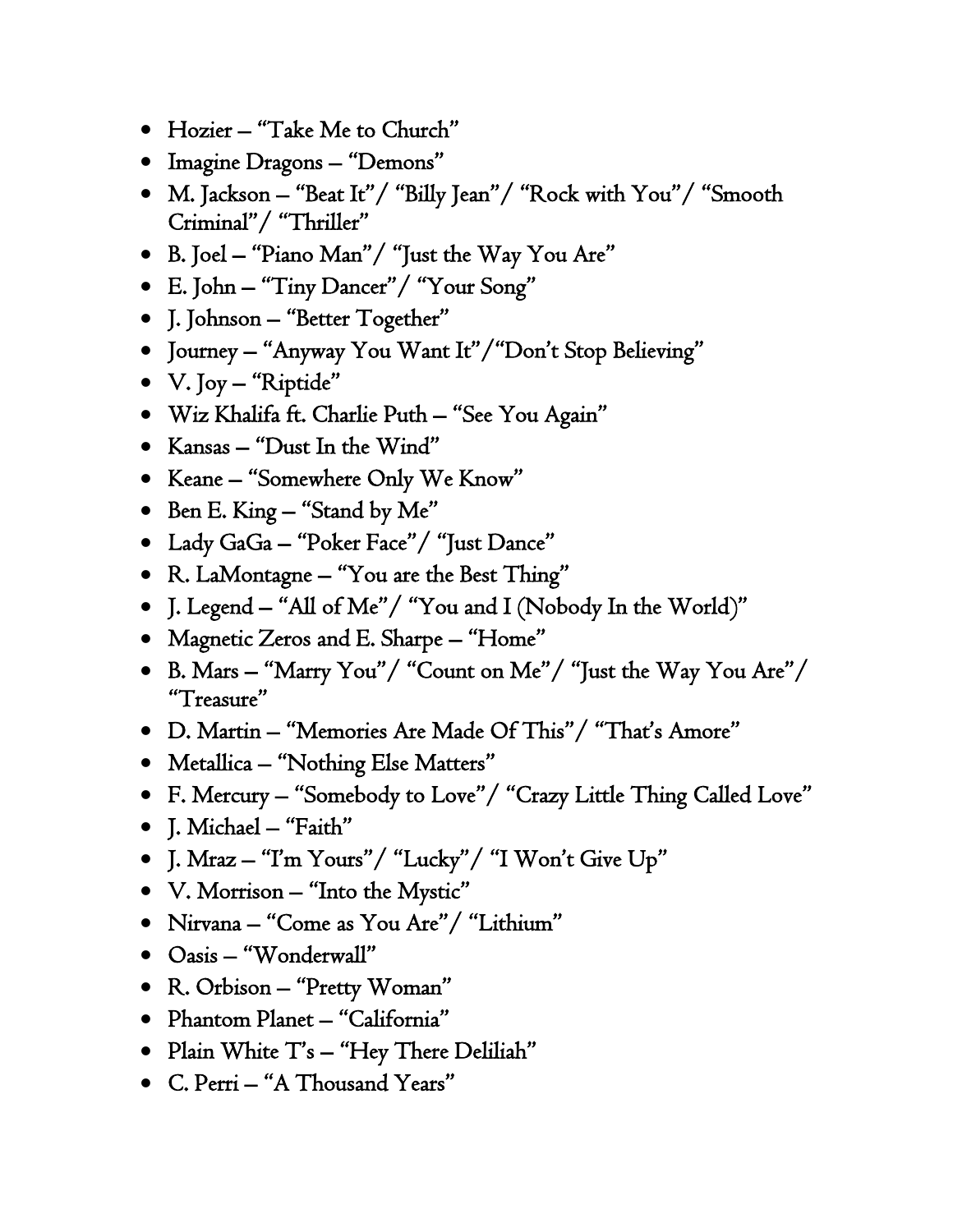- K. Perry "Fireworks"/ "Unconditionally"
- T. Petty "Wildflowers"
- Pink Floyd "Comfortably Numb"/ "Wish You Were Here"
- Pixies "Here Comes Your Man"
- The Police "Every Breath You Take"
- Presley "Can't Help Falling in Love"
- The Pretenders "I'll Stand by You"
- D. Punk "Get Lucky"
- Queen "Bohemian Rhapsody"/ "Crazy Little Thing Called Love"/ "Under Pressure"/ "You're My Best Friend"
- Radiohead "Creep"/"True Love Waits"
- O. Redding "Respect"
- The Red Jumpsuit Apparatus "Your Guardian Angel"
- Lada Del Rey "Young and Beautiful"
- T. Rhett "Die a Happy Man"
- L. Richie "Hello"
- M. Richer "One the Nature of a Daylight"
- Righteous Brothers "Unchained Melody"
- Rihanna ft. C. Harris "We Found Love"
- M. Ronson ft. B. Mars "Uptown Funk"
- One Direction "18"
- One Republic "Counting Stars"
- A. Sandler "Grow Old With You"
- Scorpions "Still Loving You"
- E. Sheeran "Perfect"/ "Photograph"/ "Shape of You"/ "Thinking Out Loud"
- Sia "Chandelier"/ "Titanium"
- Sigur Ros "Hoppipola"
- Simple Minds "Don't You Forget About Me"
- Simon & Garfunkel "Bridge Over Troubled Water"/ "Sound of Silence"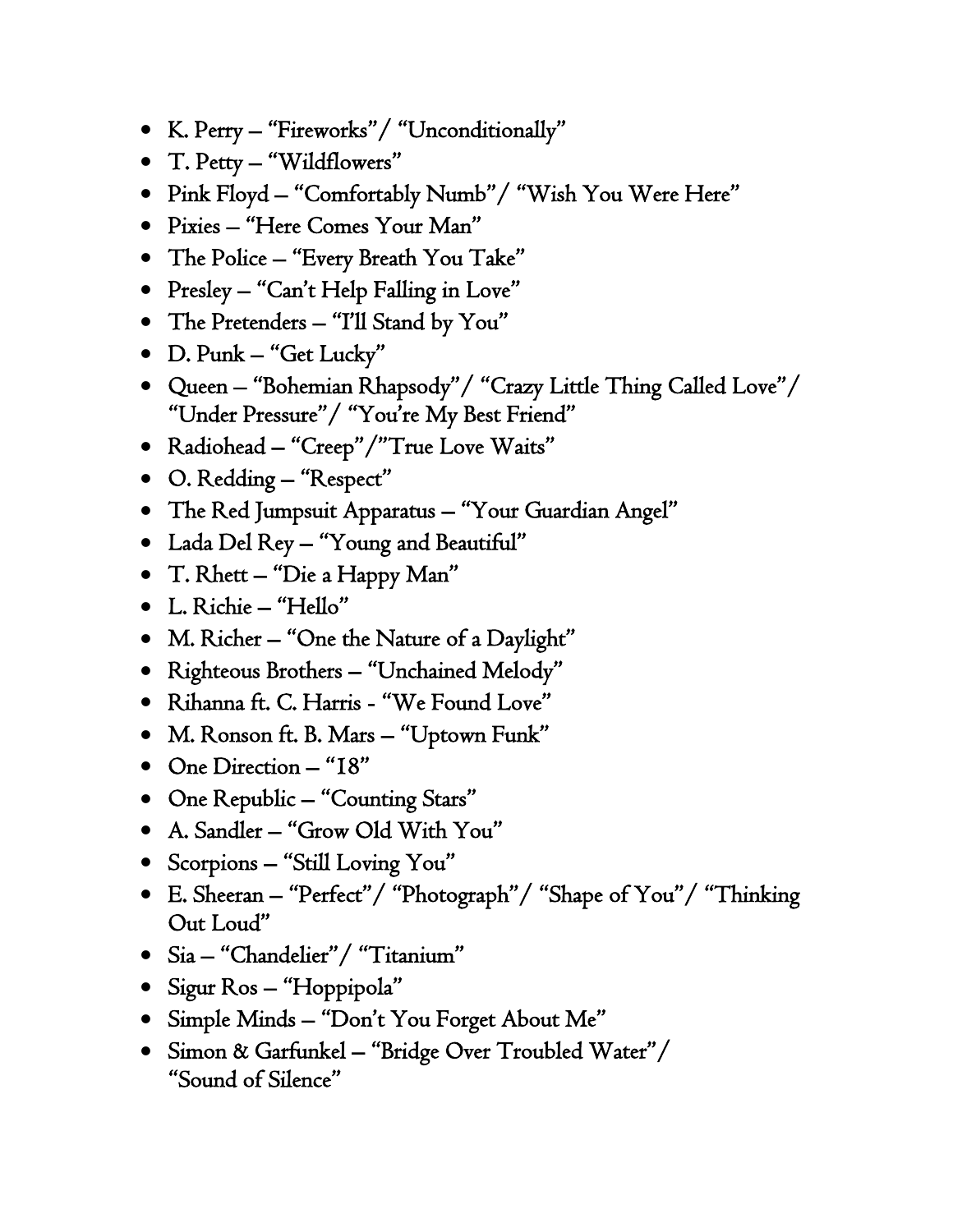- F. Sinatra "My Way"/ "The Way You Look Tonight"
- S. Smith "Stay with Me"
- The Smiths "Please, please, please, Let Me Get What I Want"
- Smashing Pumpkins "Tonight, Tonight"
- The Shins "New Slang"
- Snow Patrol "Chasing Cars"
- Sting "Fields of Gold"
- T. Swift "Love Story"/"Shake it off"
- Tamper Trap "Sweet Disposition"
- Toto "Africa"
- Train "Marry Me"
- T. Turner "Simply the Best"
- Usher "DJ's Got Us Fallin' in Love"
- U2 "With Or Without Me"
- R. Valens "We Belong Together"
- Valli "Can't Take My Eyes Off of You"
- The Temptations "My Girl"
- J. Timberlake "Can't Stop the Feeling"
- The Turtles "So Happy Together"tonight
- The Verve "Bittersweet Symphony"
- Walk the Moon "Shut up and Dance"
- The Wanted "Glad You Came"
- The Weekend "Can't Feel My Face"
- K. West "All of the Lights"/"All Falls Down"/"Only One"/ "Ultralight Beam"
- P. Williams "Happy"
- Winehouse "Valerie"
- S. Wonder "Isn't She Lovely"/ "You're the Sunshine of My Life"/ "Signed, Sealed, Delivered, I'm Yours"/"Superstition"
- X Ambassadors "Renegates"
- N. Young "Harvest Moon"